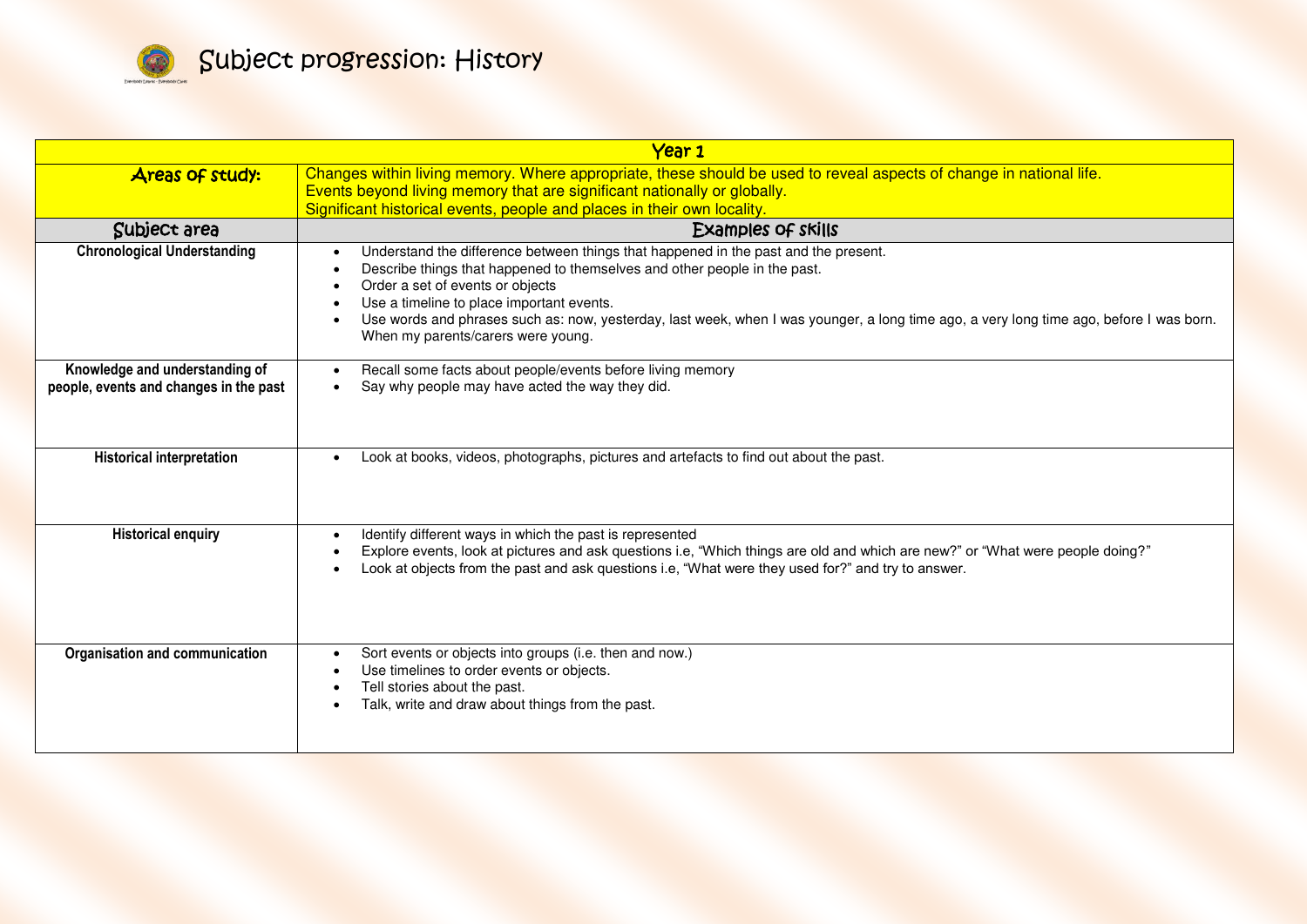| Year <sub>2</sub>                                                        |                                                                                                                                                                                                                                                                                                                                                                                                                                                                         |
|--------------------------------------------------------------------------|-------------------------------------------------------------------------------------------------------------------------------------------------------------------------------------------------------------------------------------------------------------------------------------------------------------------------------------------------------------------------------------------------------------------------------------------------------------------------|
| Areas of study:                                                          | Changes within living memory. Where appropriate, these should be used to reveal aspects of change in national life.<br>Events beyond living memory that are significant nationally or globally.<br>The lives of significant individuals in the past who have contributed to national and international achievements. Some should be used<br>to compare aspects of life in different periods.<br>Significant historical events, people and places in their own locality. |
| Subject area                                                             | <b>Examples of skills</b>                                                                                                                                                                                                                                                                                                                                                                                                                                               |
| <b>Chronological Understanding</b>                                       | Understand and use the words past and present when telling others about an event.<br>Recount changes in my own life over time.<br>Understand how to put people, events and objects in order of when they happened, using a scale the teacher has given me.<br>Use a timeline to place important events.                                                                                                                                                                 |
| Knowledge and understanding of<br>people, events and changes in the past | Use information to describe the past.<br>Describe the differences between then and now.<br>Look at evidence to give and explain reasons why people in the past may have acted in the way they did.<br>Recount the main events from a significant event in history.                                                                                                                                                                                                      |
| <b>Historical interpretation</b>                                         | Look at and use books and pictures, stories, eye witness accounts, pictures, photographs, artefacts, historic buildings, museums,<br>galleries, historical sites and the internet to find out about the past.                                                                                                                                                                                                                                                           |
| <b>Historical enquiry</b>                                                | Identify different ways in which the past is represented.<br>Ask questions about the past.<br>Use a wide range of information to answer questions.                                                                                                                                                                                                                                                                                                                      |
| Organisation and communication                                           | Describe objects, people or events in history.<br>$\bullet$<br>Use timelines to order events or objects or place significant people.<br>$\bullet$<br>Communicate ideas about people, objects or events from the past in speaking, writing, drawing, role-play, storytelling and using ICT.<br>$\bullet$                                                                                                                                                                 |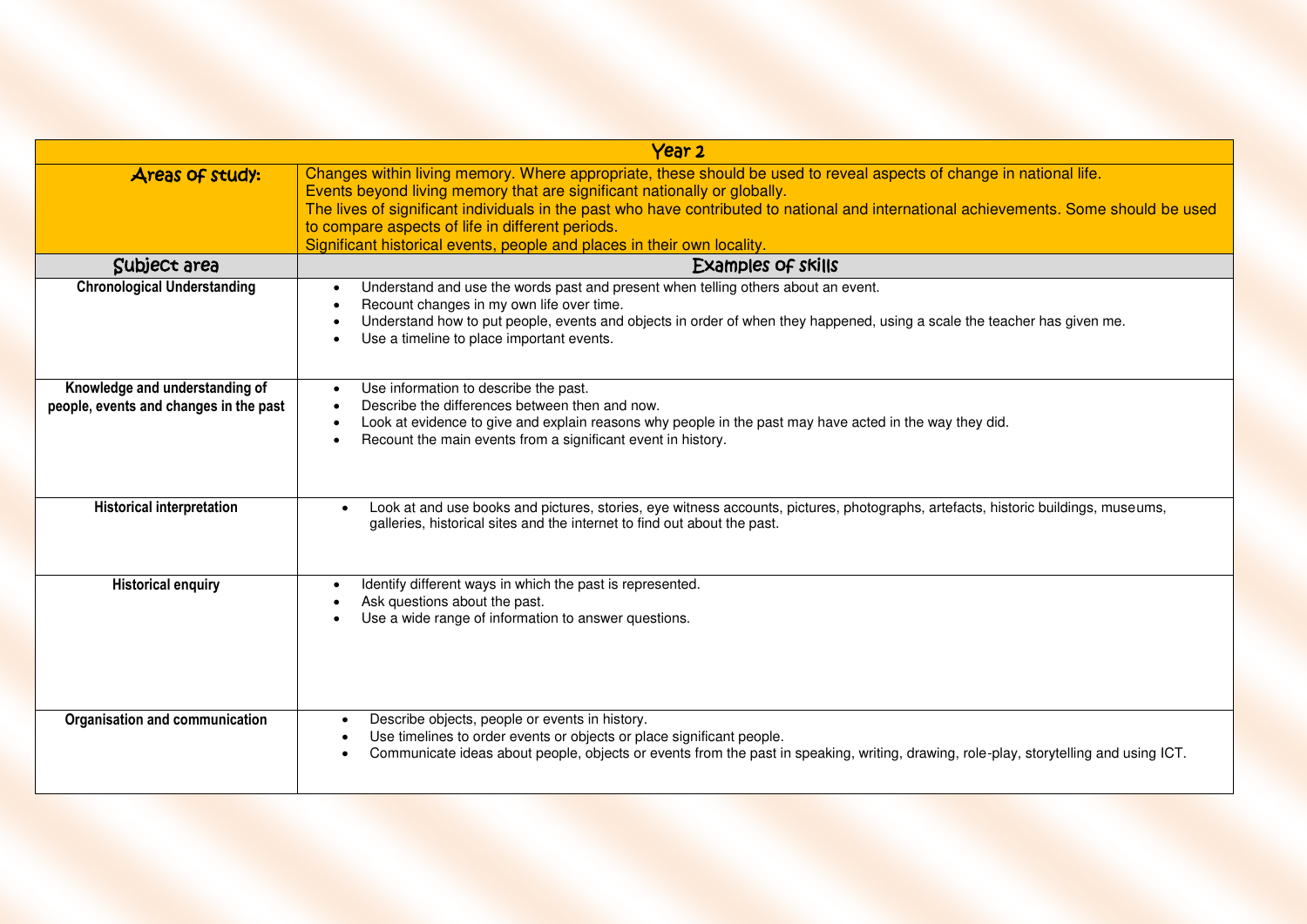| Year 3                                                                   |                                                                                                                                                                                                                                                                                    |
|--------------------------------------------------------------------------|------------------------------------------------------------------------------------------------------------------------------------------------------------------------------------------------------------------------------------------------------------------------------------|
| Areas of study:                                                          | Changes in Britain from the Stone Age to the Iron Age<br>The Roman Empire and its impact on Britain                                                                                                                                                                                |
| Subject area                                                             | <b>Examples of skills</b>                                                                                                                                                                                                                                                          |
| <b>Chronological Understanding</b>                                       | Understand that a timeline can be divided into BC (Before Christ) and AD (Anno Domini)<br>Use a timeline to place historical events in chronological order.<br>Describe dates of and order significant events from the period studied.                                             |
| Knowledge and understanding of<br>people, events and changes in the past | Use evidence to describe the culture and leisure activities from the past.<br>Use evidence to describe the clothes, way of life and actions of people in the past.<br>Use evidence to describe buildings and their uses of people from the past                                    |
| <b>Historical interpretation</b>                                         | Explore the idea that there are different accounts of history.                                                                                                                                                                                                                     |
| <b>Historical enquiry</b>                                                | Use documents, printed sources (e.g. archive materials) the Internet, databases, pictures, photographs, music, artefacts, historic buildings,<br>visits to museums and galleries and visits to sites as evidence about the past.<br>Ask questions and find answers about the past. |
| Organisation and communication                                           | Communicate ideas about the past using different genres of writing, drawing, diagrams, data-handling, drama role-play, storytelling and<br>using ICT.                                                                                                                              |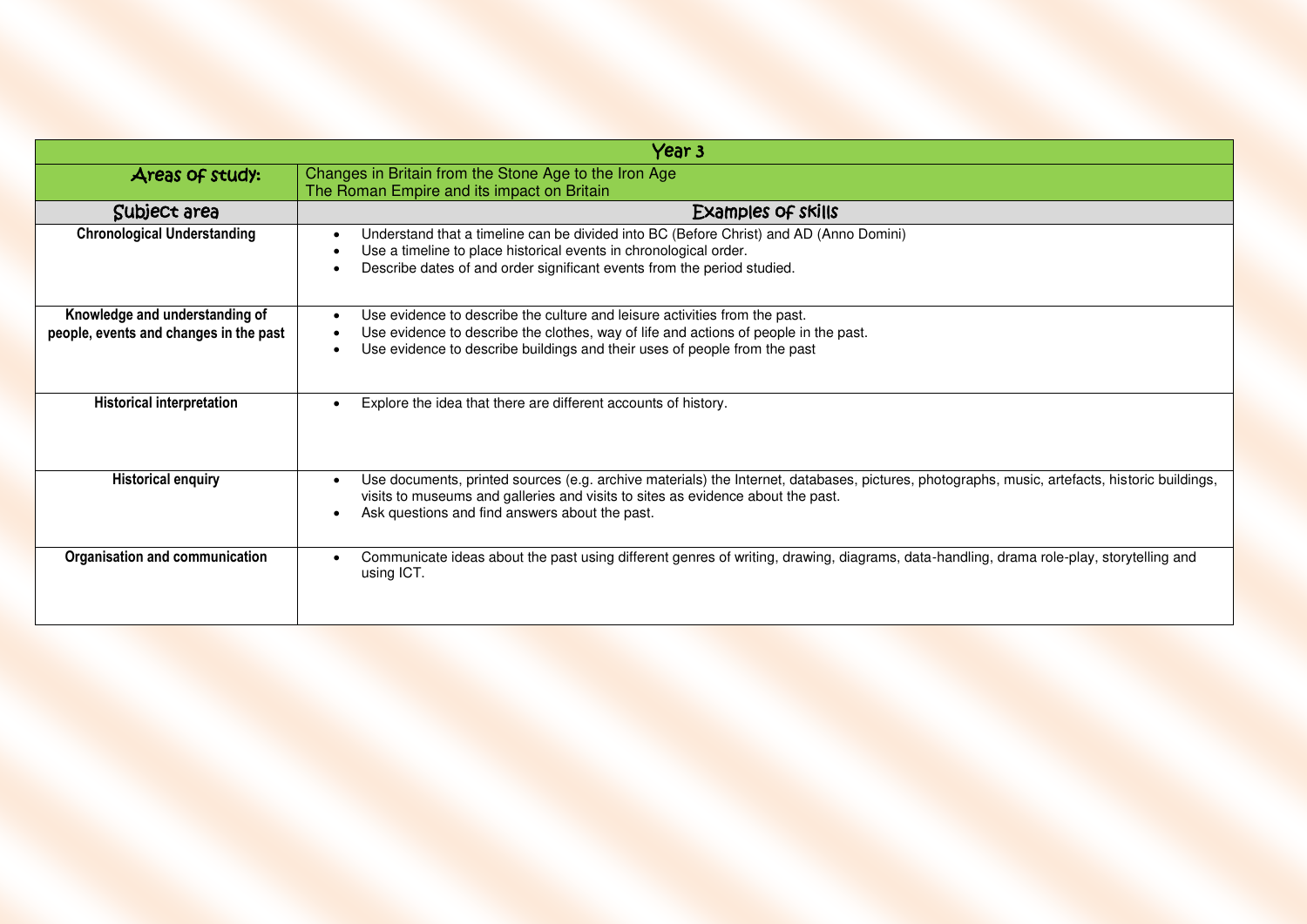|                                                                          | Year 4                                                                                                                                                                                                                                                                                                                                         |
|--------------------------------------------------------------------------|------------------------------------------------------------------------------------------------------------------------------------------------------------------------------------------------------------------------------------------------------------------------------------------------------------------------------------------------|
| Areas of study:                                                          | Britain's settlement by Anglo-Saxons and Scots<br>The Viking and Anglo-Saxon struggle for the Kingdom of England to the time of Edward the Confessor<br>A non-European society that provides contrasts with British history -Mayan civilization c. AD 900                                                                                      |
| Subject area                                                             | Examples of skills                                                                                                                                                                                                                                                                                                                             |
| <b>Chronological Understanding</b>                                       | Understand that a timeline can be divided into BC (Before Christ) and AD (Anno Domini)<br>$\bullet$<br>Order significant events and dates on a timeline.<br>Describe the main changes in a period in history.                                                                                                                                  |
| Knowledge and understanding of<br>people, events and changes in the past | Use evidence to describe what was important to people from the past.<br>Use evidence to show how the lives of rich and poor people from the past differed.<br>Describe similarities and differences between people, events and artefacts studied.<br>Describe how some of the things I have studied from the past affect/influence life today. |
| <b>Historical interpretation</b>                                         | Look at different versions of the same event in history and identify differences.<br>$\bullet$<br>Know that people in the past represent events or ideas in a way that persuades others.                                                                                                                                                       |
| <b>Historical enquiry</b>                                                | Use documents, printed sources (e.g. archive materials) the Internet, databases, pictures, photographs, music, artefacts, historic buildings,<br>visits to museums or galleries and visits to sites to collect evidence about the past.<br>Ask questions and find answers about the past.                                                      |
| Organisation and communication                                           | Communicate ideas about from the past using different genres of writing, drawing, diagrams, data-handling, drama role-play, storytelling<br>and using ICT.                                                                                                                                                                                     |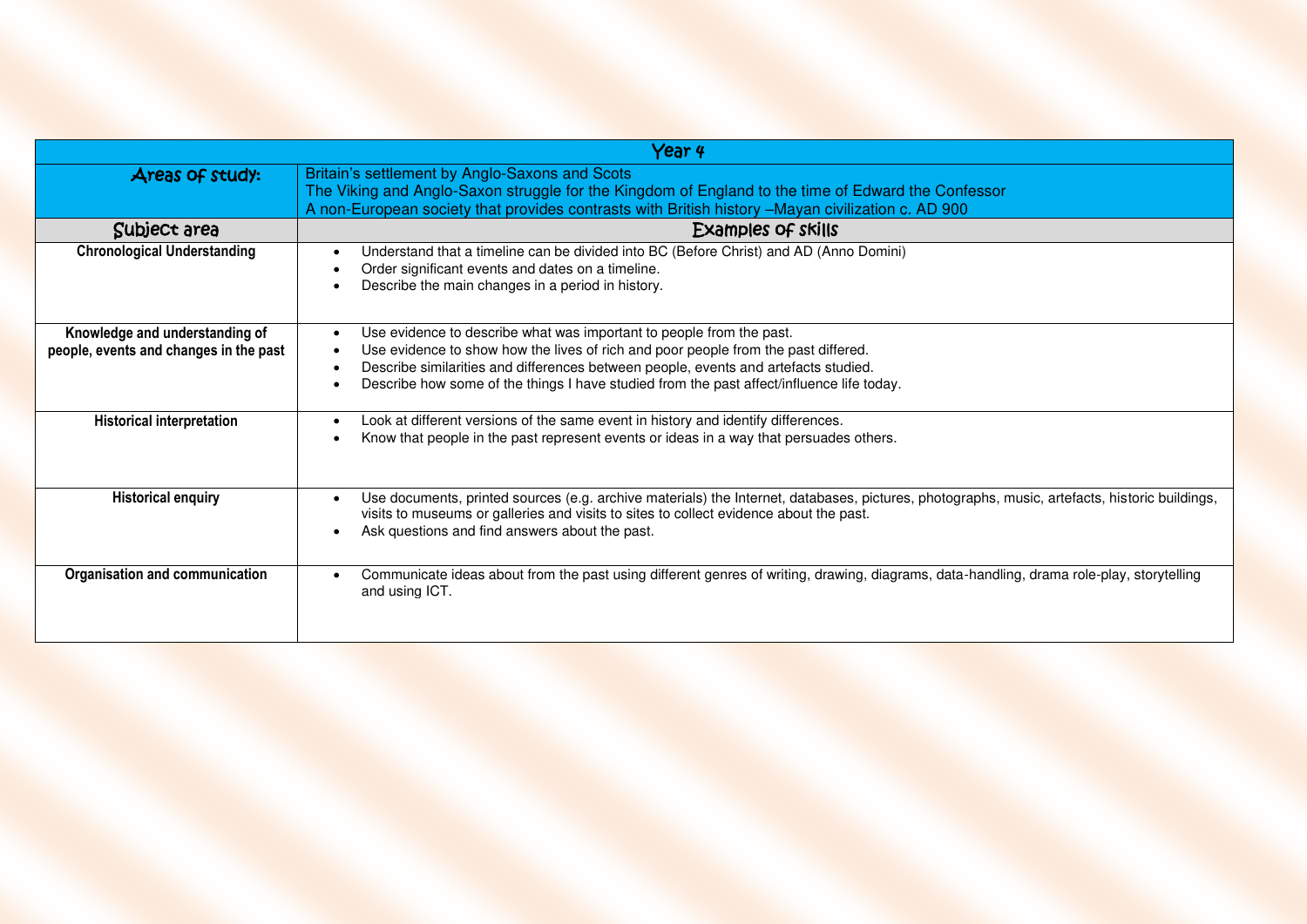| Year 5                                                                   |                                                                                                                                                                                                                                                                                                                                                                                                                                                    |
|--------------------------------------------------------------------------|----------------------------------------------------------------------------------------------------------------------------------------------------------------------------------------------------------------------------------------------------------------------------------------------------------------------------------------------------------------------------------------------------------------------------------------------------|
| Areas of study:                                                          | The achievements of the earliest civilizations - an overview of where and when the first civilizations appeared and a depth study of<br><b>Ancient Egypt</b><br>Ancient Greece – a study of Greek life and achievements and their influence on the western world                                                                                                                                                                                   |
| Subject area                                                             | <b>Examples of skills</b>                                                                                                                                                                                                                                                                                                                                                                                                                          |
| <b>Chronological Understanding</b>                                       | Understand that a timeline can be divided into BC (Before Christ) and AD (Anno Domini)<br>Order significant events, movements and dates on a timeline.<br>Describe the main changes in a period in history.<br>Understand how some historical events occurred concurrently in different locations i.e. Ancient Egypt and Prehistoric Britain.                                                                                                      |
| Knowledge and understanding of<br>people, events and changes in the past | Choose reliable sources of information to find out about the past.<br>Give own reasons why changes may have occurred, backed up by evidence.<br>Describe similarities and differences between some people, events and artefacts studied<br>Describe how historical events studied affect/influence life today.<br>Make links between some of the features of past societies. (e.g. religion, houses, society, technology.)                         |
| <b>Historical interpretation</b>                                         | Understand that some evidence from the past is propaganda, opinion or misinformation, and that this affects interpretations of history.<br>Give reasons why there may be different accounts of history.<br>Evaluate evidence to choose the most reliable forms.                                                                                                                                                                                    |
| <b>Historical enquiry</b>                                                | Use documents, printed sources (e.g. archive materials) the Internet, databases, pictures, photographs, music, artefacts, historic buildings,<br>visits to museums and galleries and visits to sites to collect evidence about the past.<br>Choose reliable sources of evidence to answer questions, realising that there is often not a single answer to historical questions.<br>Investigate own lines of enquiry by posing questions to answer. |
| Organisation and communication                                           | Communicate ideas about from the past using different genres of writing, drawing, diagrams, data-handling, drama role-play, storytelling<br>and using ICT.<br>Plan and present a self-directed project or research about the studied period.                                                                                                                                                                                                       |

I